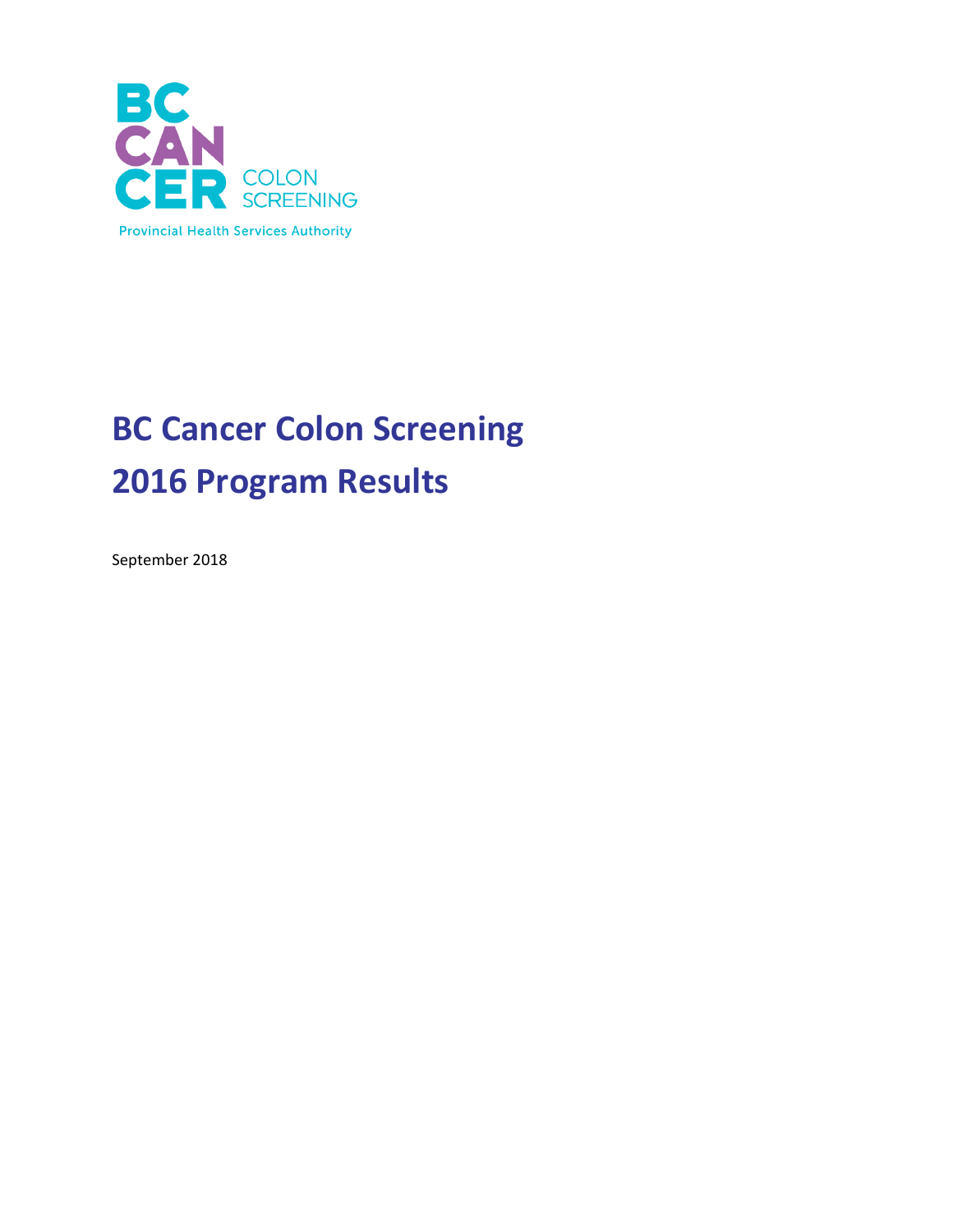# **Table of Contents**

| <b>Program Overview</b>    | 3              |
|----------------------------|----------------|
| <b>Program Results</b>     |                |
| Program Uptake             | $\overline{5}$ |
| <b>FIT Results</b>         | 10             |
| <b>Colonoscopy Results</b> | 11             |
| <b>Wait Times</b>          | 16             |
| <b>Quality Assurance</b>   | 17             |
| Summary                    | 17             |
|                            |                |

**Appendix: Performance Indicator Glossary 18**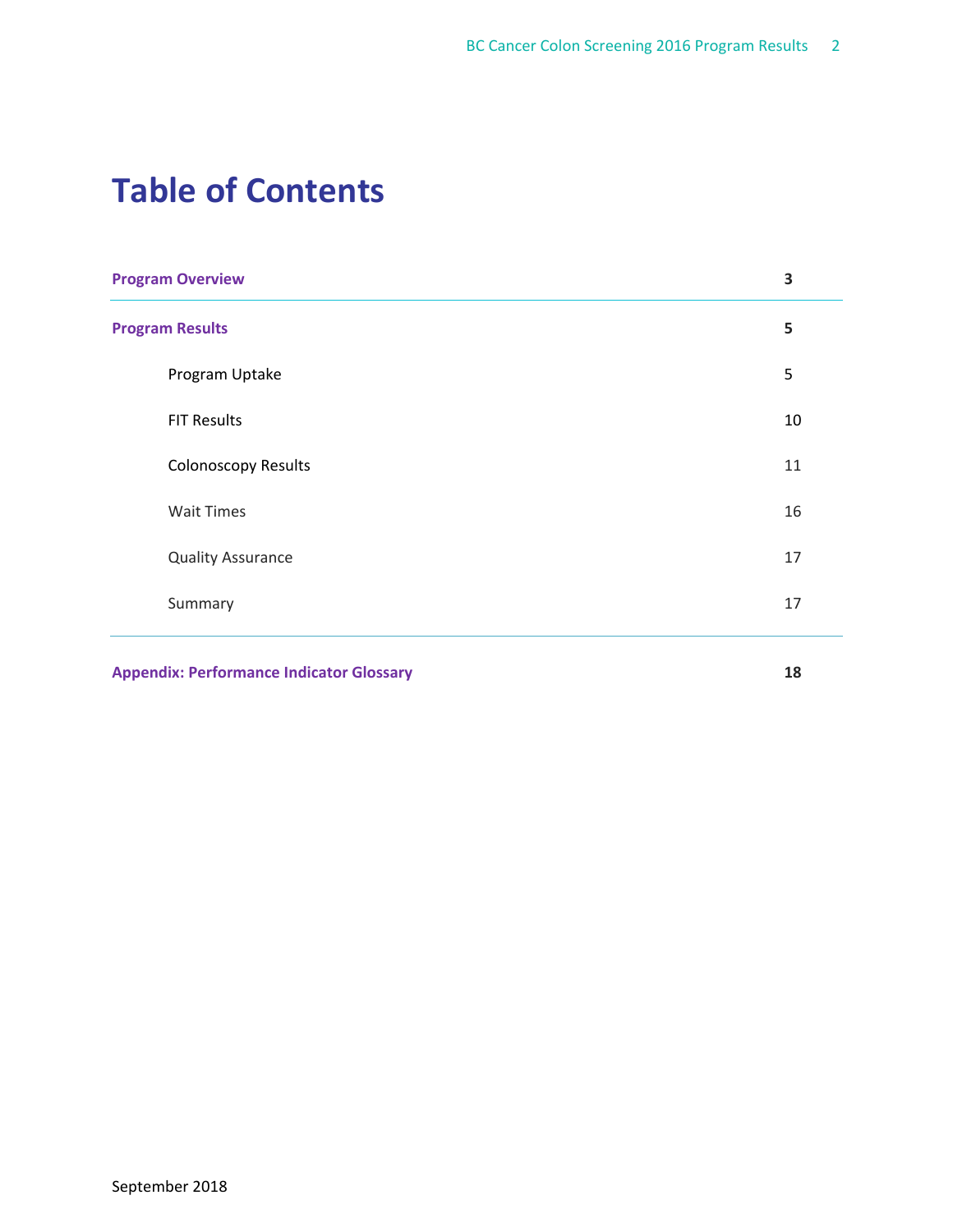# **PROGRAM OVERVIEW**

Colon cancer screening in B.C. is organized under a partnership framework with regional health authorities, laboratory service providers, primary care providers and specialists. BC Cancer provides oversight for organized cancer screening in B.C., and supports:

- development of provincial policies, guidelines and standards,
- strategies to increase public and health care provider awareness, including both benefits and limitations of screening,
- correspondence to eligible British Columbians about results, follow-up and rescreening,
- quality assurance and quality improvement, and
- reporting and monitoring of system performance and screening outcomes.

In B.C., regional health authorities are responsible for the planning and delivery of healthcare services within their geographic areas. Health Authorities and community health service providers work with BC Cancer Screening to provide high quality screening and diagnostic investigation services.

Primary care providers play the important role of identifying eligible individuals for screening. BC Cancer provides material to help primary care providers discuss the benefits and limitations of screening with their patients. Once the decision to screen is made, the primary care provider directs the patient to the appropriate screening test, and supports them throughout their screening journey.

In addition, as part of the Indigenous Cancer Strategy, BC Cancer Screening works collaboratively with the First Nations Health authority, Metis Nation British Columbia and the B.C. Association of Aboriginal Friendship Centres to improve cancer screening access and participation of Indigenous people.

At this time Northern Health Authority follows their own colon screening processes for referral and recall and does not provide data to the Provincial program.

The Colon Screening Program started in B.C. in November 2013.

# **The Screening Process**

The screening pathway is initiated by primary care providers referring asymptomatic individuals 50 to 74 years of age for a screening test – either the fecal immunochemical test (FIT) or colonoscopy, depending on the patient's risk of developing colorectal cancer. Figure 1 provides an overview of the colon screening process.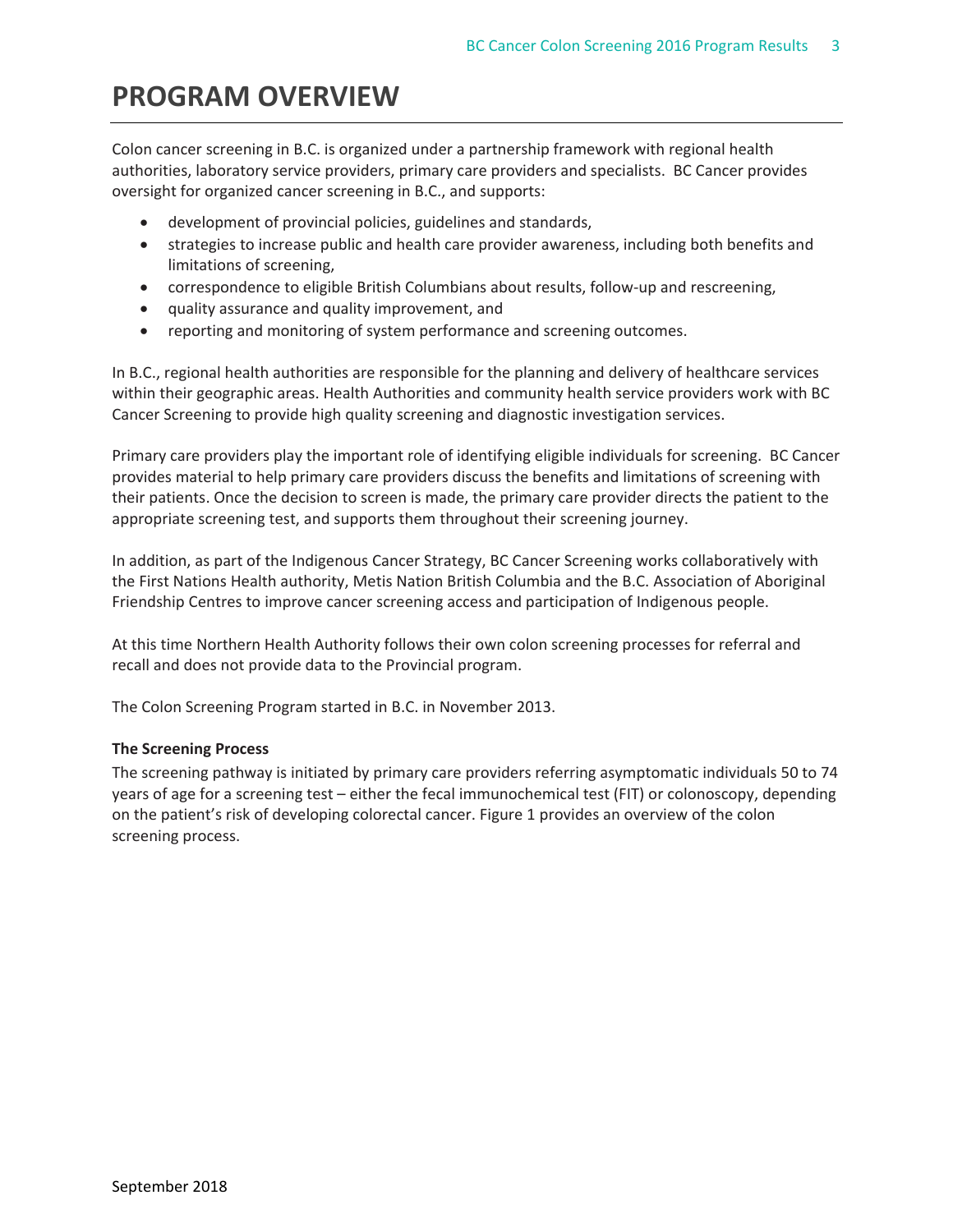## **FIGURE 1: COLON SCREENING PROCESS OVERVIEW**

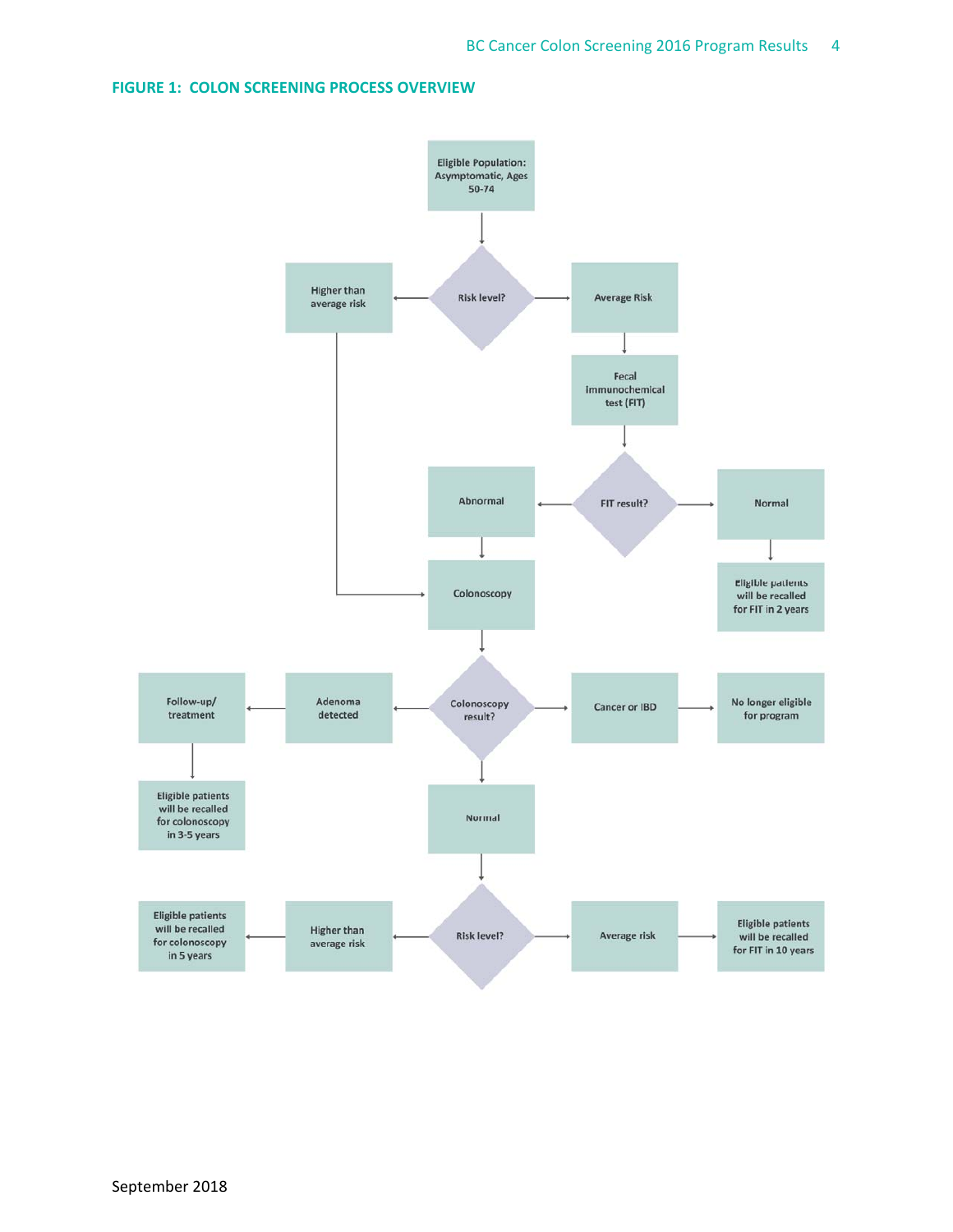# **PROGRAM RESULTS**

In order to prevent inappropriate disclosure of health-related information, all integers presented in this report have been randomly rounded up or down to the nearest five using the methodology described by Statistics Canada in footnote 6 of the following link:

```
https://www150.statcan.gc.ca/t1/tbl1/en/tv.action?pid=1310011101
```
# **a) Program Uptake**

Asymptomatic British Columbians, age of 50 to 74, can enter into the Colon Screening Program by visiting their primary care provider. The primary care provider assesses the individual's risk of developing colorectal cancer and orders the appropriate screening test – FIT for an average risk individual and colonoscopy for higher than average risk.

Primary care providers enroll asymptomatic average risk individuals ages 50 to 74 in the Colon Screening Program by selecting the appropriate option on the laboratory requisition form. Colonoscopy referral for higher than average risk individuals is sent directly to the Colon Screening Program.

Figure 2 shows the volume of FIT results received by the Colon Screening Program by quarter since the inception of the provincial program. There continues to be a higher proportion of first time screeners registered in the program. The number of people returning for subsequent rounds of screening is growing as expected. The proportion of FITs with results copied to the Colon Screening Program has increased steadily from 66.6% in the first quarter of 2016 to 73.5% in the last quarter of 2016 (Figure 3).

In 2016, 30% of patients had a repeat FIT within 21 months following a negative FIT in the program. This rate of premature FIT is increasing over time. Early return to screening does not increase the uptake of colon screening in B.C. but utilizes screening resources.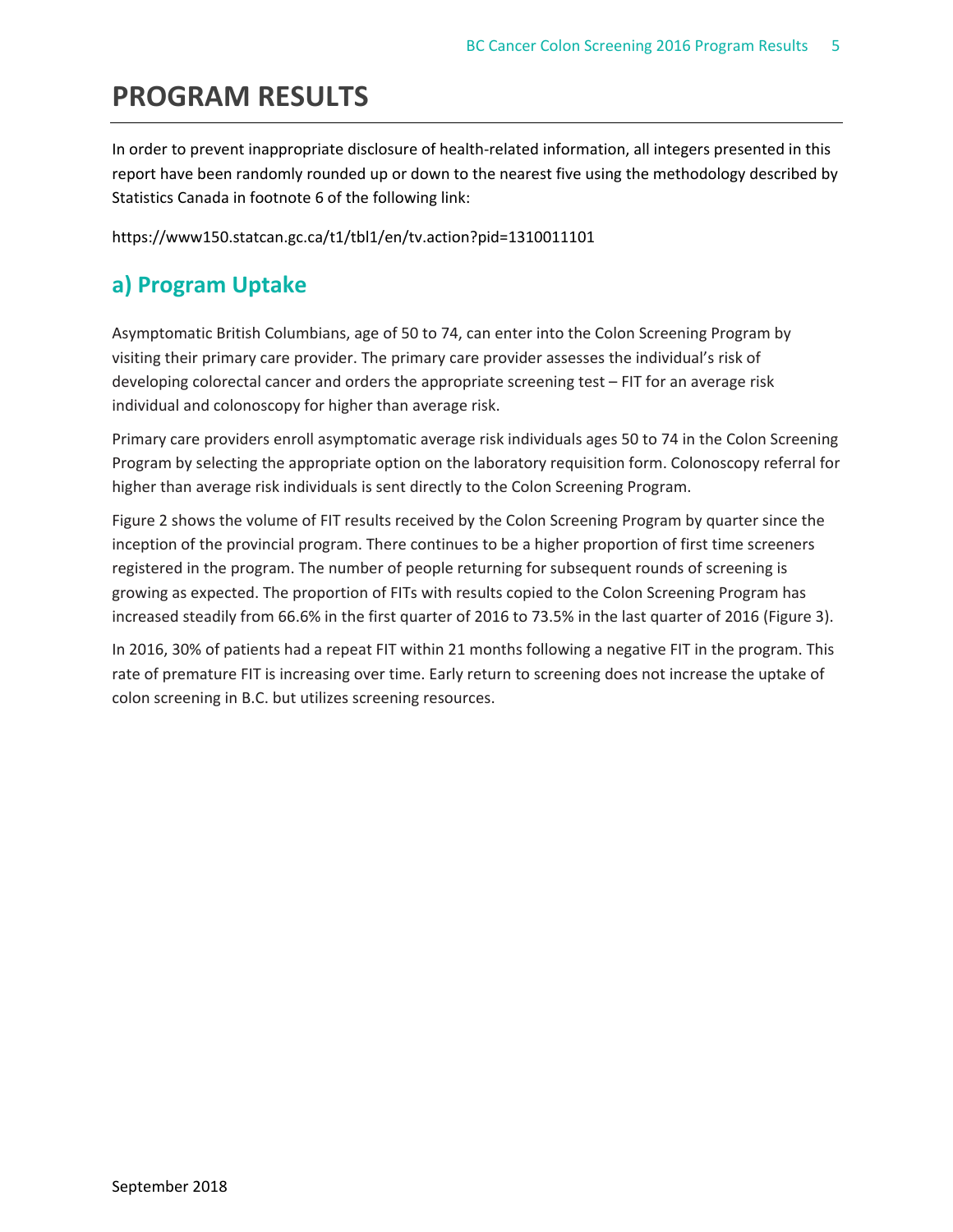## **FIGURE 2: NUMBER OF FIT RESULTS RECEIVED BY THE COLON SCREENING PROGRAM OVER TIME**



### **NOTES:**

1. Colon Screening Program data extraction date: 06/02/2018.

2. Integers have been rounded as per Statistics Canada methodology.

# **FIGURE 3: PROPORTION OF FITS REGISTERED WITH THE COLON SCREENING PROGRAM FOR BRITISH COLUMBIANS AGES 50‐74**



#### **NOTES:**

1. Colon Screening Program data extraction date: 06/02/2018.

2. An Individual may have multiple FITs performed in any time period.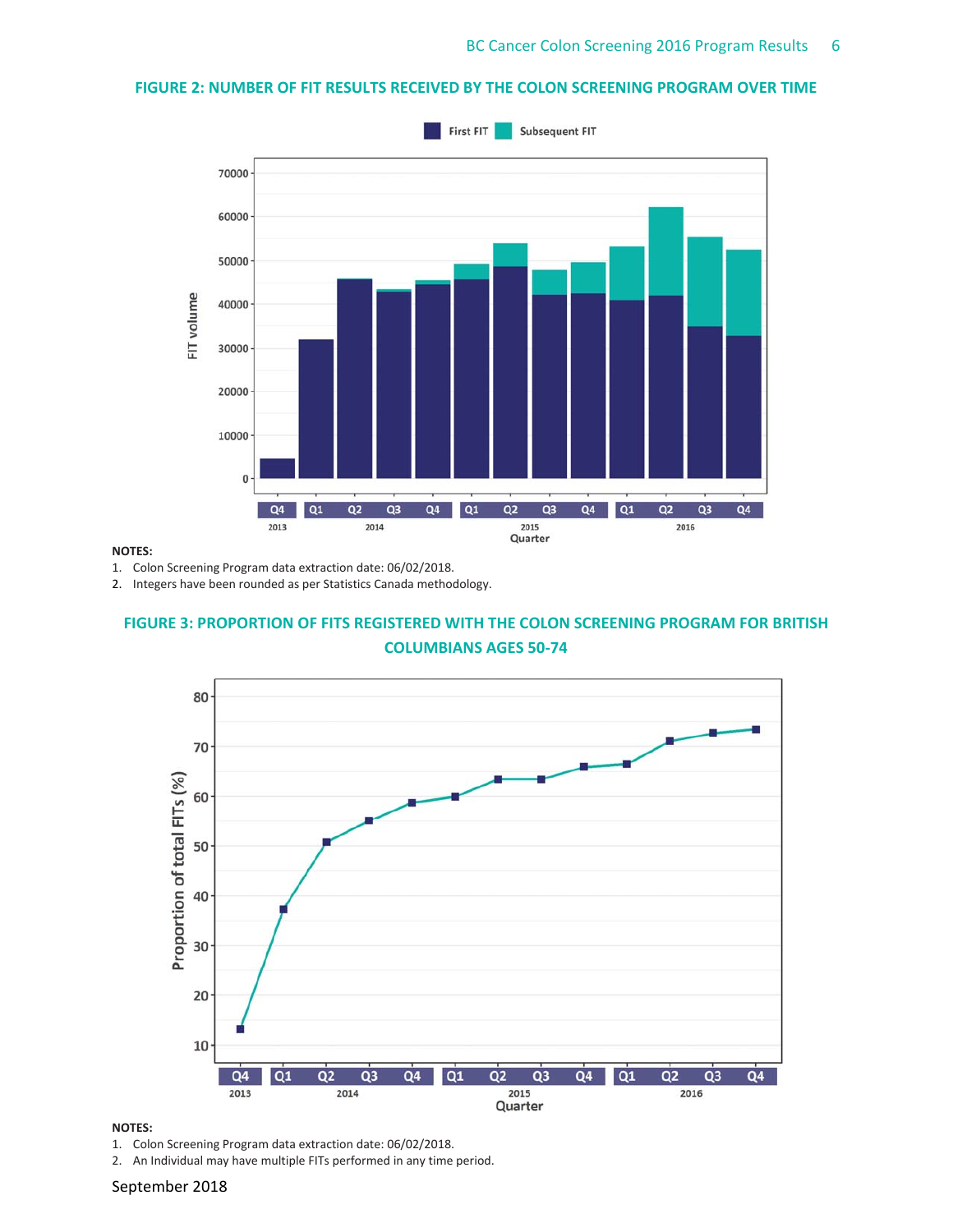Figure 4 demonstrates that the number of colonoscopies performed in individuals at higher than average risk has continued to increase. This includes participants with a high risk family history defined as one first degree relative (i.e. parent, sibling or child) with colorectal cancer diagnosed under the age of 60 or two or more first degree relatives with colorectal cancer diagnosed at any age (30% of higher than average risk referrals sent to Health Authorities in 2016). A personal history of adenoma(s) accounts for 70% of higher than average risk patients referred to Health Authorities for colonoscopy in 2016.

# **FIGURE 4: NUMBER OF HIGHER THAN AVERAGE RISK COLONOSCOPY REFERRALS RECEIVED BY THE COLON SCREENING PROGRAM OVER TIME**



- 1. Colon Screening Program data extraction date: 06/02/2018.
- 2. An individual may have multiple referrals.
- 3. Integers have been rounded as per Statistics Canada methodology.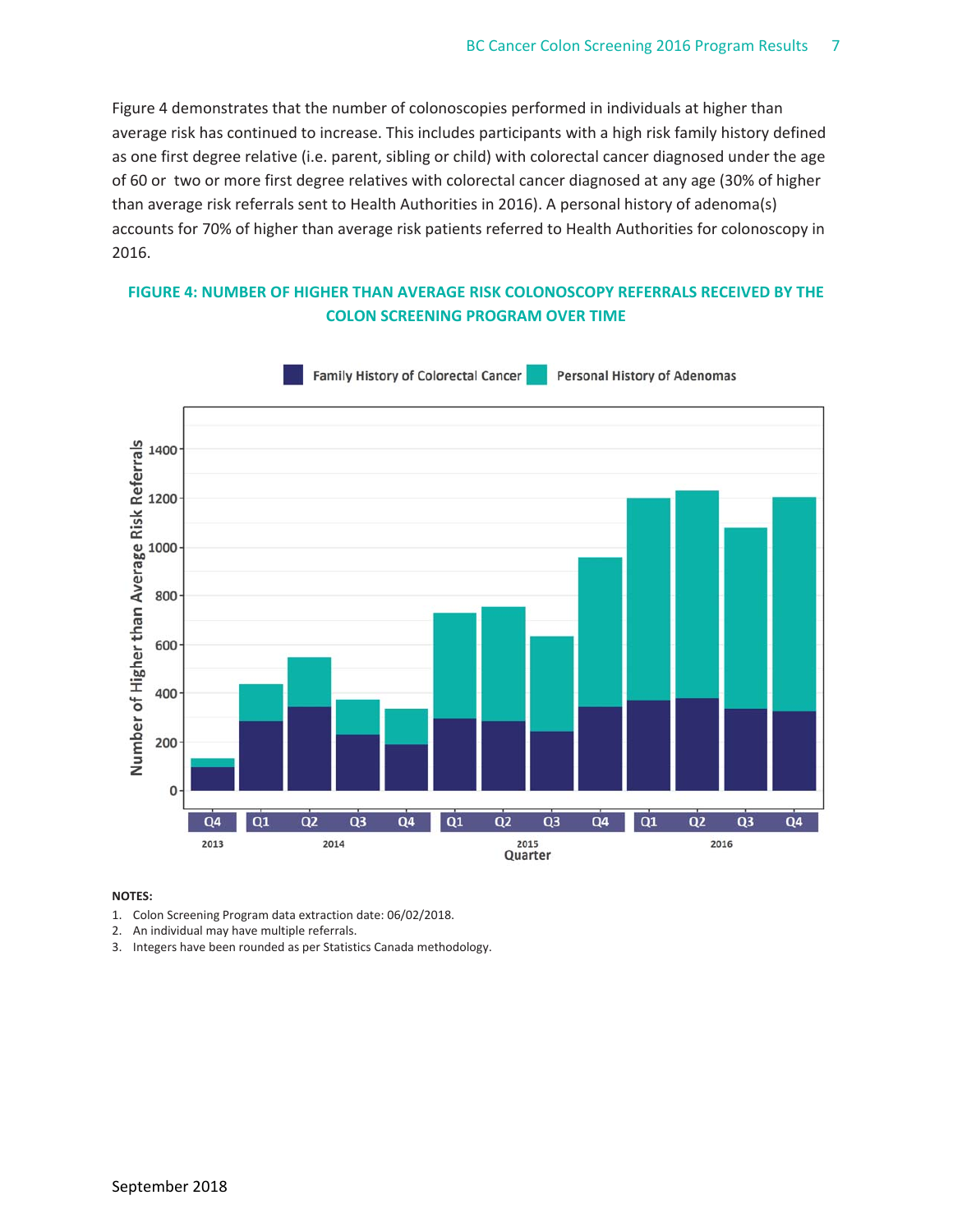In 2016, the program has received 223,431 FIT results on 219,926 British Columbians ages 50 to 74, and 4,713 colonoscopies were completed for higher than average risk individuals. 33.6% of the age eligible population is registered in the Colon Screening Program and has had a FIT in the past 30 months (Figure 5). Of these, 52% were female and the mean age of individuals was 61 years.

Figure 5 shows participation by age and sex. Regional variation is shown in Figure 6.



# **FIGURE 5: PROGRAM PARTICIPATION RATE IN B.C. BY AGE AND SEX**

#### **NOTES:**

1. Colon Screening Program data extraction date: 06/02/2018.

2. Population data source: PEOPLE2017.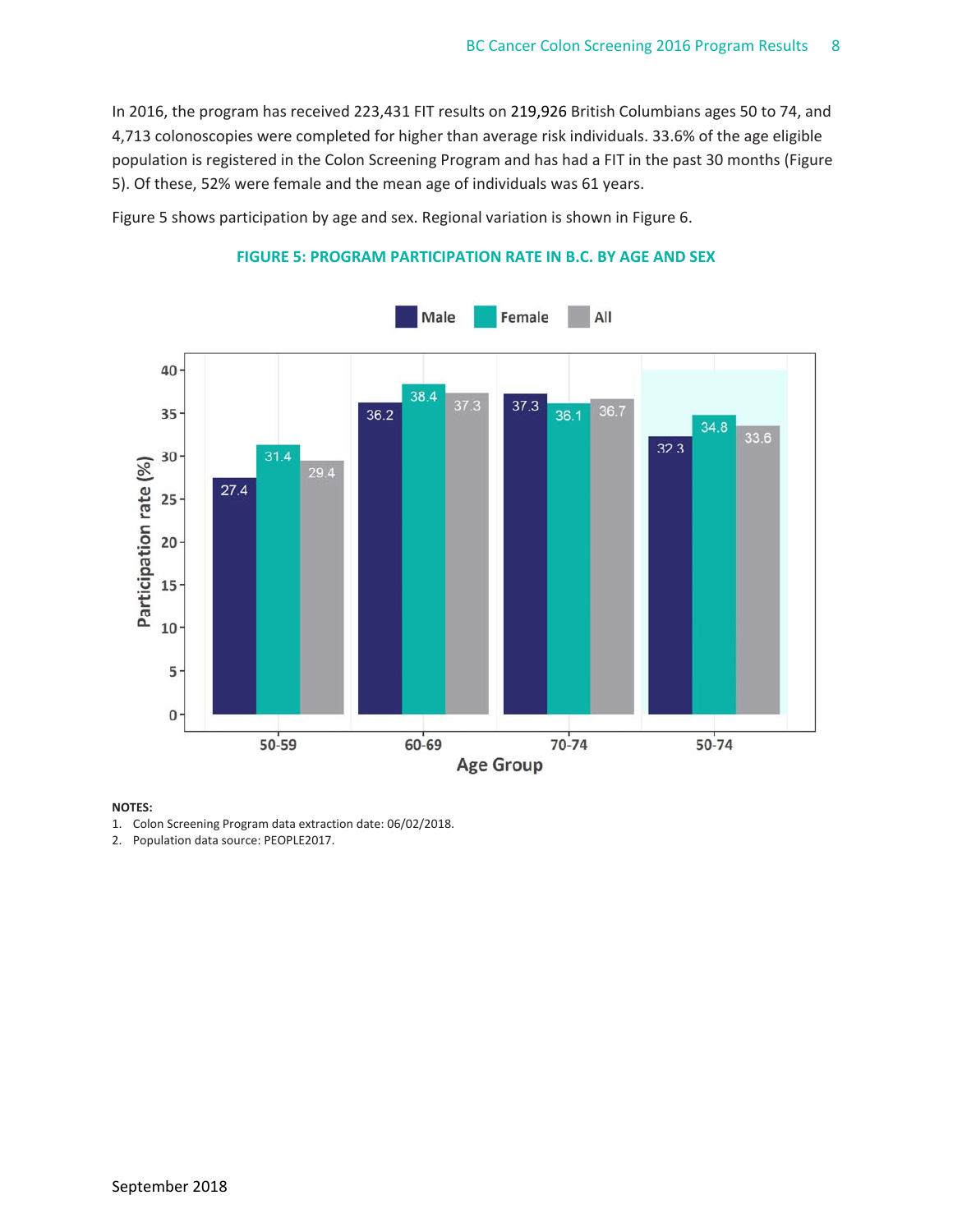

# **FIGURE 6: PROGRAM PARTICIPATION RATE BY HEALTH AUTHORITY**

- 1. Colon Screening Program data extraction date: 06/02/2018.<br>2. Population data source: PEOPLE2017.
- Population data source: PEOPLE2017.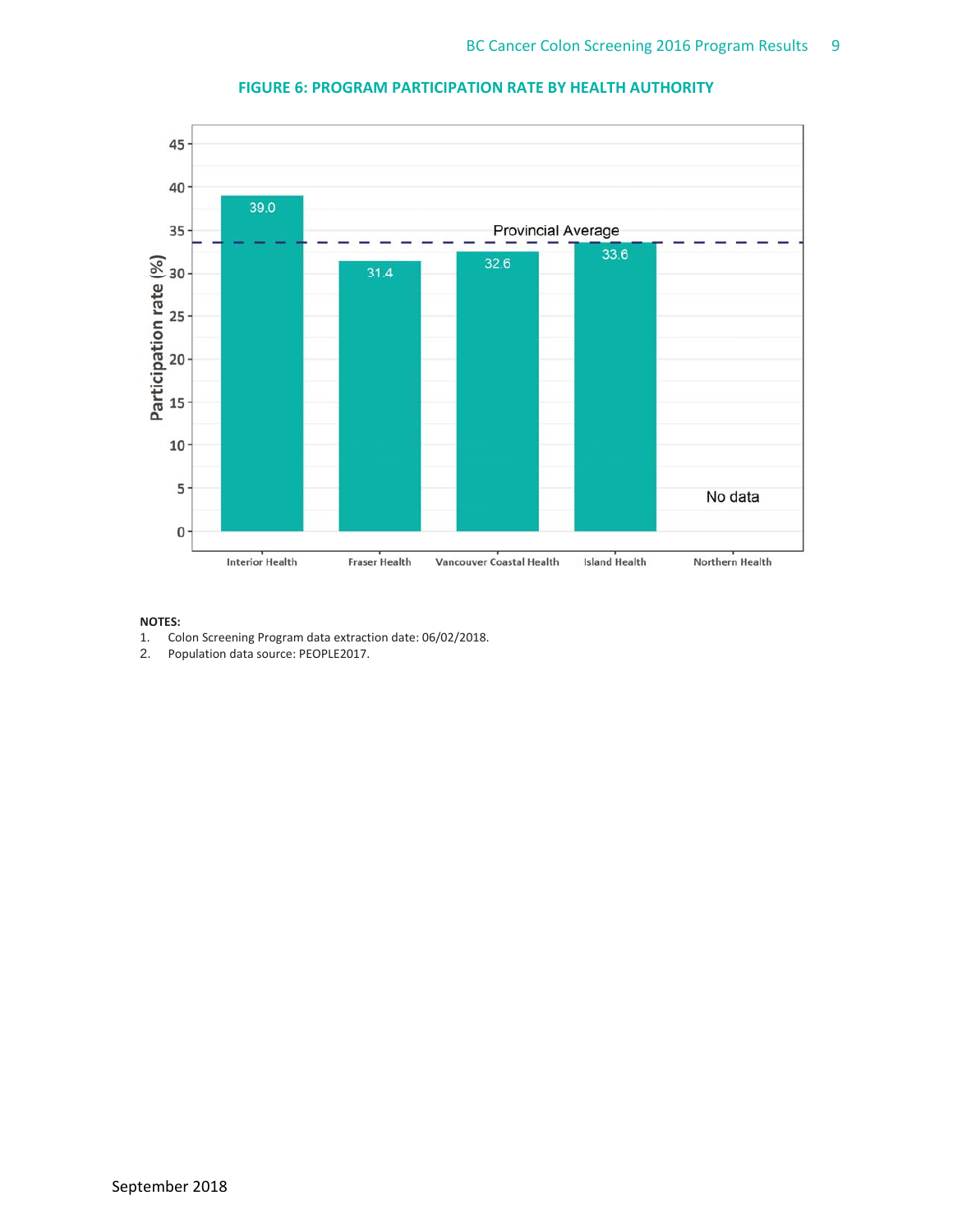The following sections describe the Colon Screening Program results from January 1, 2016 to December 31, 2016.

# **b) FIT Results**

The percent of FIT results that were abnormal in 2016 was 13.5%. Figure 7 demonstrates that abnormal FIT results were more common in males and increase with age, which reflects the prevalence of colorectal cancer.



# **FIGURE 7: FIT POSITIVITY BY AGE GROUP AND SEX**

#### **NOTES:**

1. Colon Screening Program data extraction date: 06/02/2018.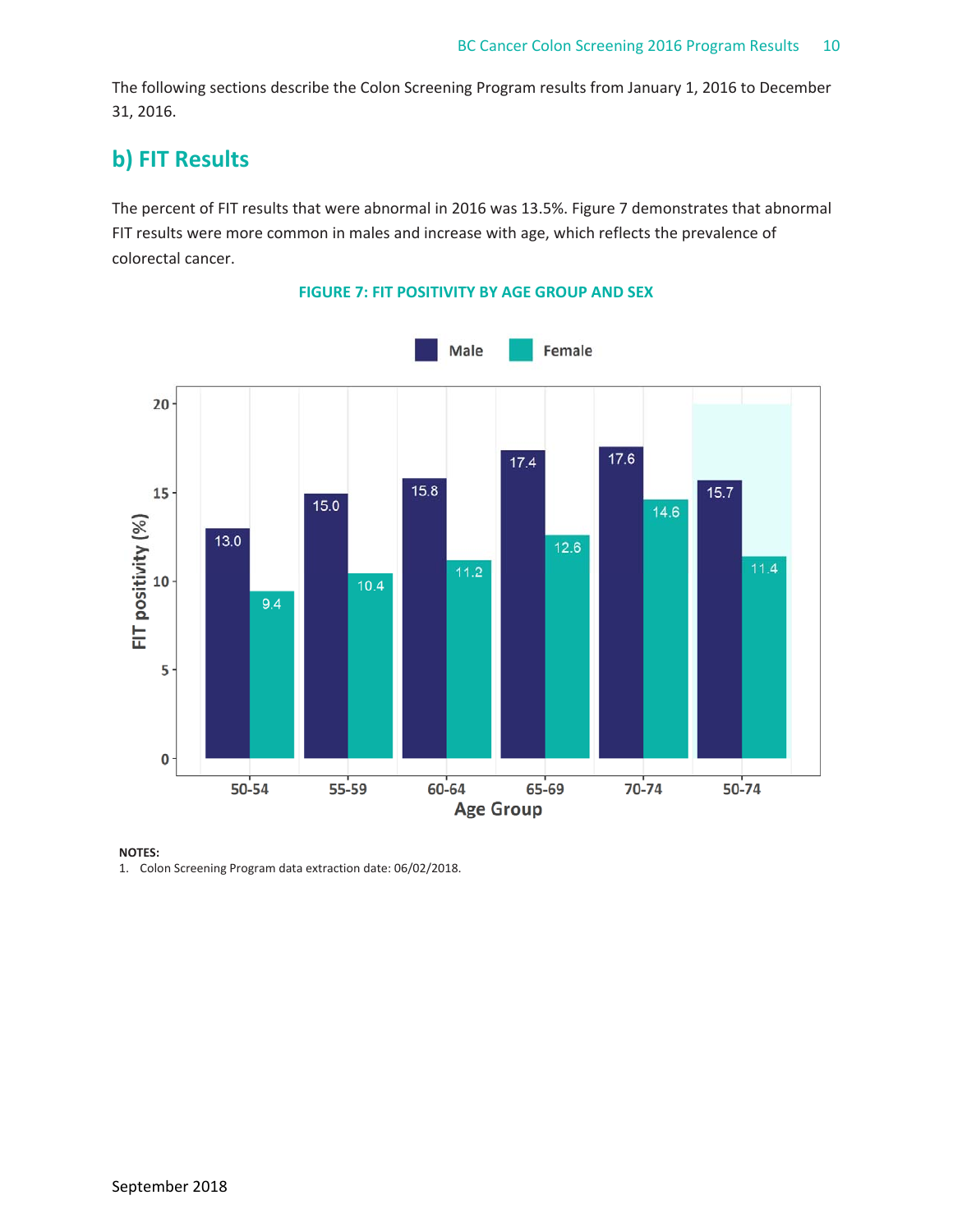# **c) Colonoscopy Results**

## **Participants with Abnormal FIT Results**

During the report period, a total of 33,860 program participants with abnormal FIT results were referred to regional health authorities for colonoscopy assessment. After initial assessment by health authority staff, 72.5% proceeded to have a colonoscopy with outcome data captured by the Colon Screening Program, 8.9% declined colonoscopy or were unable to be contacted, 8.8% were deemed ineligible for the program and 9.9% did not proceed to colonoscopy through the program but likely obtained follow‐ up through a provider directly. This underscores the importance of having primary care providers assess a potential participant's understanding that an abnormal FIT result requires a colonoscopy to complete the screening episode. This assessment should occur prior to proceeding with FIT. Further education is required regarding screening eligibility.

Figure 8 summarizes the outcomes for those with abnormal FIT results. Of the 23,870 cases with available pathology information 55.6% were found to have colorectal cancer or a pre‐cancerous polyp: 530 (2.2%) cases for whom a colorectal cancer was found, 4,330 (18.1%) cases with high risk polyp(s) identified, 1,820 (7.6%) cases with multiple (3 or more) low risk polyps and 6,615 (27.7%) cases with 1 or 2 low risk polyp(s). For the cancers, 230 (43%) were located on the left side of the colon, 150 (28%) were right‐sided and 145 (27%) were in the rectum.



## **FIGURE 8: COLONOSCOPY FINDINGS FOR THOSE WITH AN ABNORMAL FIT RESULT**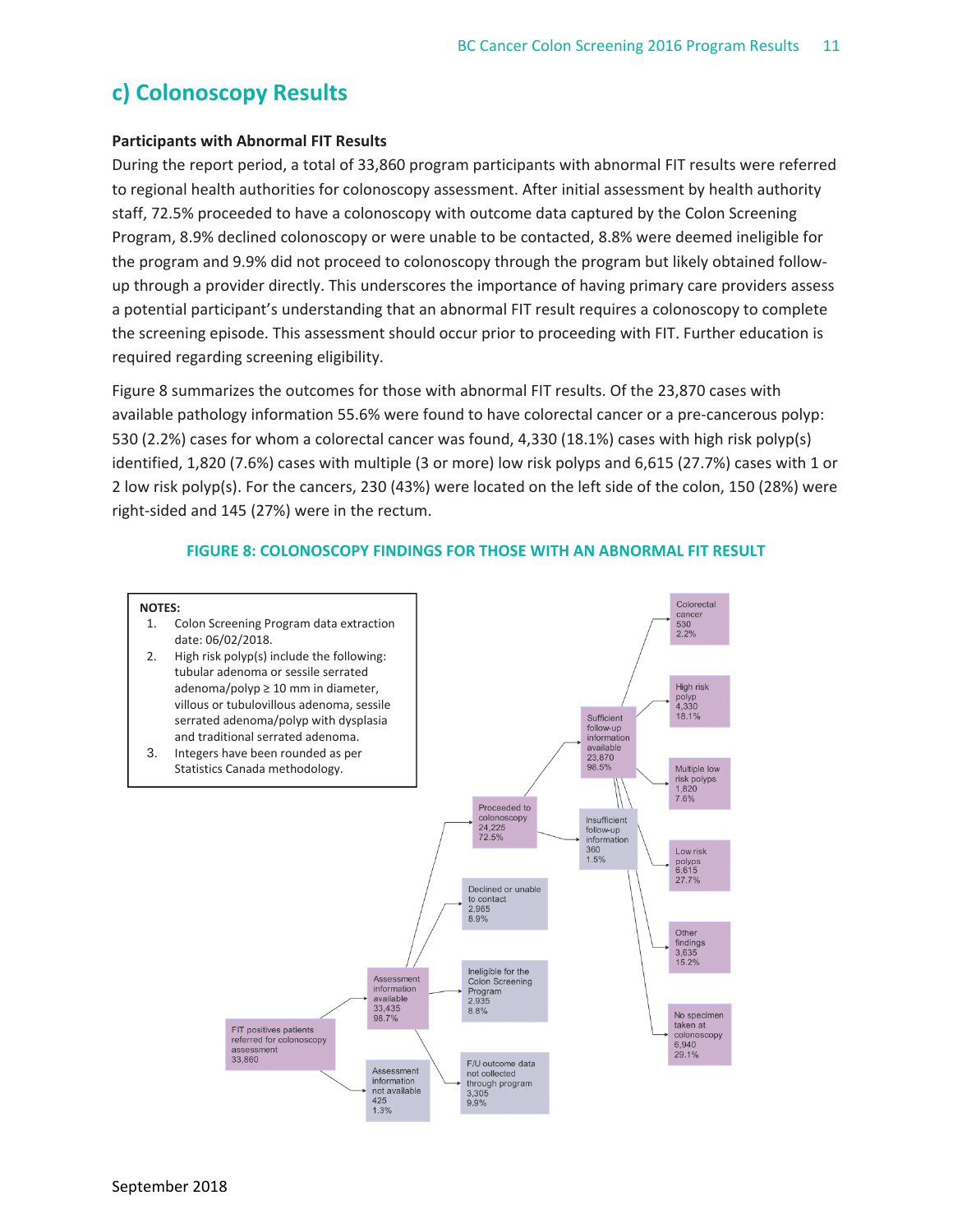Quality indicators help assess the effectiveness of the colonoscopy. These include cecal intubation and adequate bowel preparation. The unadjusted cecal intubation rate was 98.0% and the adequate bowel preparation rate was 97.6% in colonoscopies done for patients with abnormal FIT results. The positive predictive value (PPV) of a test is a measure of performance. It represents the proportion of individuals with an abnormal FIT who have cancer or pre‐cancerous polyps at follow‐up colonoscopy. The PPV of FIT is presented in Table 1. For ages 50 to 74 combined, the PPV for any neoplasia (cancer and any pre-cancerous polyp) is 55.7% while the PPV for colorectal cancer and high risk polyps is 20.3%. The PPV of FIT increases with age and is higher in males than females.

|                | <b>Cancer</b> | High Risk Polyp(s) | Low risk polyp | <b>Any Neoplasia</b> |
|----------------|---------------|--------------------|----------------|----------------------|
| All            | 530 (2.2%)    | 4,330 (18.1%)      | 6,620 (27.7%)  | 13,295 (55.7%)       |
| By FIT         |               |                    |                |                      |
| First FIT      | 450 (2.6%)    | 3,400 (19.3%)      | 4,780 (27.2%)  | 9,955 (56.5%)        |
| Subsequent FIT | 75 (1.2%)     | 930 (14.8%)        | 1,835 (29.3%)  | 3,340 (53.3%)        |
| By Sex         |               |                    |                |                      |
| <b>Females</b> | 210 (2.0%)    | 1,550 (14.7%)      | 2,700 (25.6%)  | 4,950 (46.9%)        |
| Males          | 320 (2.4%)    | 2,785 (20.9%)      | 3,915 (29.4%)  | 8,345 (62.7%)        |
| By Age group   |               |                    |                |                      |
| 50-54          | 55 (1.3%)     | 660 (15.3%)        | 1,090 (25.2%)  | 2,010 (46.4%)        |
| 55-59          | 95 (1.9%)     | 840 (16.7%)        | 1,330 (26.5%)  | 2,570 (51.1%)        |
| 60-64          | 130 (2.4%)    | 965 (18.0%)        | 1,540 (28.8%)  | 3,025 (56.5%)        |
| 65-69          | 140 (2.6%)    | 1,100 (20.3%)      | 1,530 (28.2%)  | 3,285 (60.6%)        |
| 70-74          | 110 (2.9%)    | 755 (20.2%)        | 1,130 (30.1%)  | 2,405 (64.2%)        |

## **TABLE 1: POSITIVE PREDICTIVE VALUE OF FIT**

#### **NOTES:**

1. Colon Screening Program data extraction date: 06/02/2018.

2. Integers have been rounded as per Statistics Canada methodology.

### **Higher than Average Risk Participants with Personal History of Adenomas**

During the report period, 3,205 referrals for colonoscopy assessment were sent to the Health Authorities for higher than average risk screening due to a personal history of adenomas. After initial assessment by health authority staff, 68.2% proceeded to have a colonoscopy with outcome data captured by the Colon Screening Program, 4.6% declined colonoscopy or were unable to be contacted, 13.7% were deemed ineligible for the program and 13.4% did not proceed to colonoscopy through the program but likely obtained follow‐up through a provider directly. This emphasizes the need for ongoing primary care education regarding program eligibility.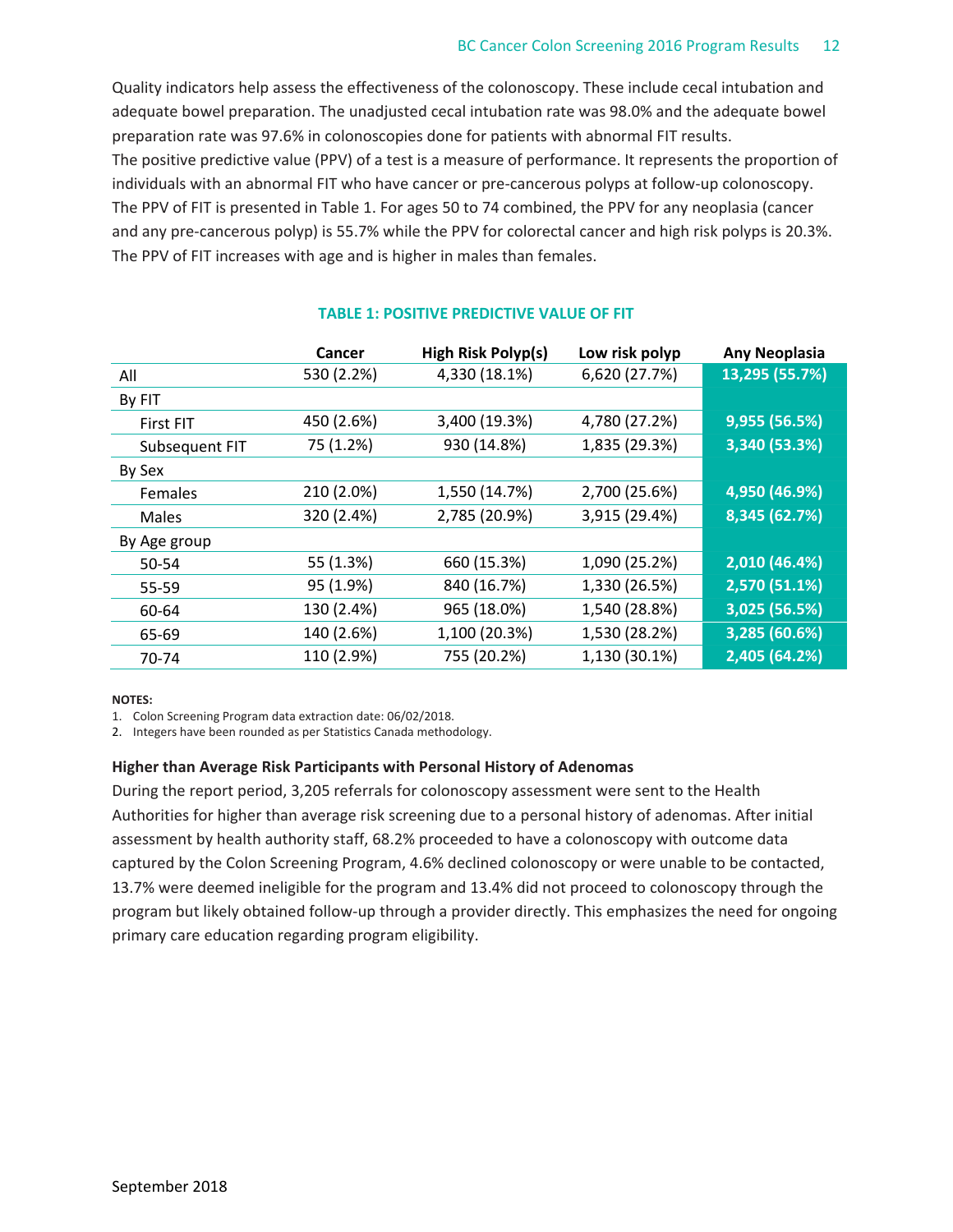Figure 9 summarizes colonoscopy findings for those with a personal history of adenomas. Of the 2,105 cases with available pathology information, 65.8% were found to have colorectal cancer or a precancerous polyp.

## **FIGURE 9: COLONOSCOPY FINDINGS FOR THOSE WITH A PERSONAL HISTORY OF ADENOMAS**



- 1. Colon Screening Program data extraction date: 06/02/2018.
- 2. High risk polyp(s) include the following: tubular adenoma or sessile serrated adenoma/polyp ≥ 10 mm in diameter, villous or tubulovillous adenoma, sessile serrated adenoma/polyp with dysplasia and traditional serrated adenoma.
- 3. Integers have been rounded as per Statistics Canada methodology.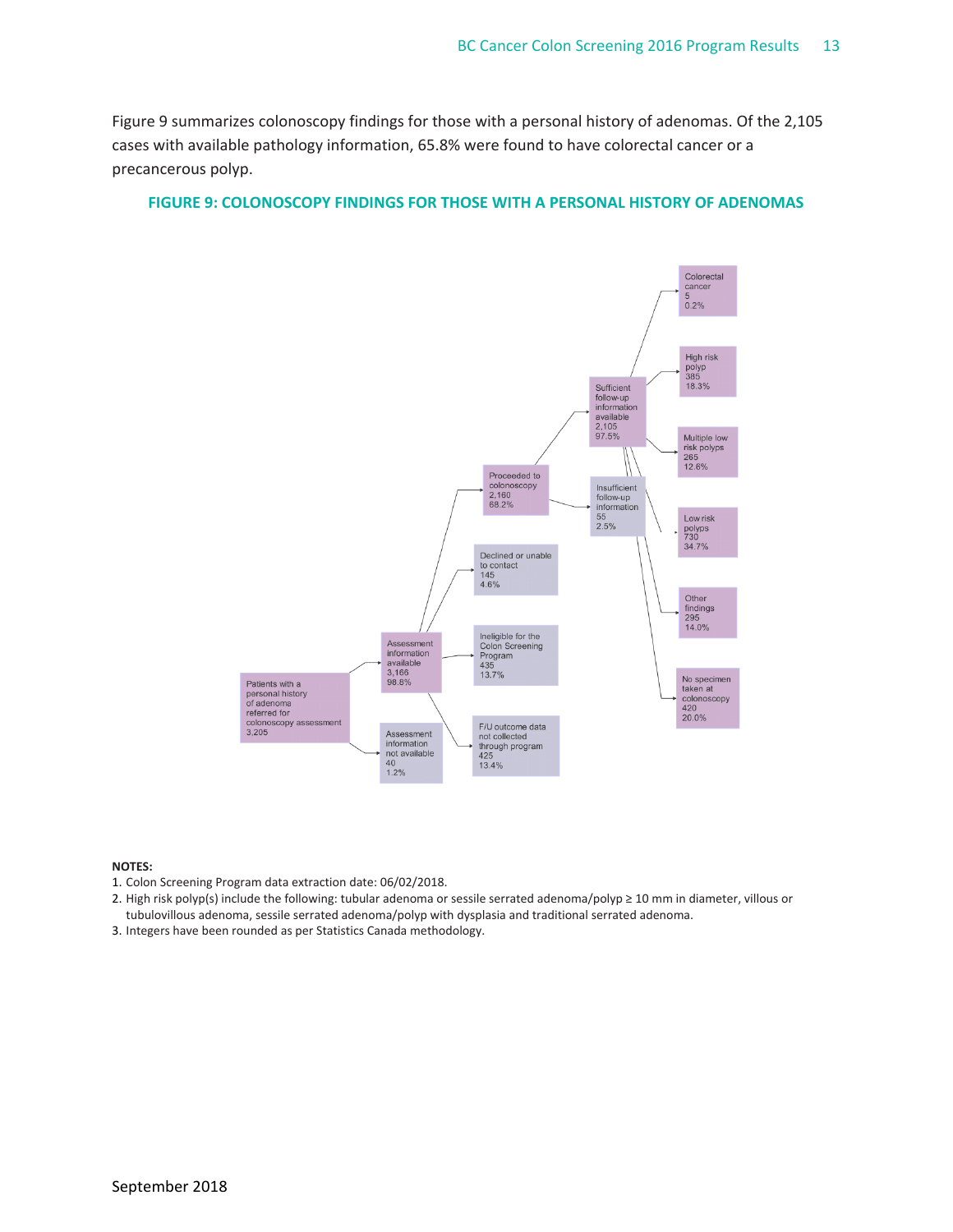#### **Higher than Average Risk Participants with Family History of Colon Cancer**

During the report period, 1,405 referrals for pre‐colonoscopy assessment were sent to the Health Authorities for those with a family history of colon cancer. After initial assessment by health authority staff, 67.4% proceeded to have a colonoscopy with outcome data captured by the Colon Screening Program, 4.3% declined colonoscopy or were unable to be contacted, 22.5% were deemed ineligible for the program and 6.2% did not proceed to colonoscopy through the program but likely obtained follow‐ up through a provider directly. This emphasizes the need for ongoing primary care education on the eligibility for screening.

Figure 10 summarizes colonoscopy findings for higher risk participants with a family history of colon cancer. Of the 910 cases with available pathology information, 45.4% were found to have colorectal cancer or a precancerous polyp.

#### **FIGURE 10: COLONOSCOPY FINDINGS FOR THOSE WITH A FAMILY HISTORY**



- 1. Colon Screening Program data extraction date: 06/02/2018.
- 2. High risk polyp(s) include the following: tubular adenoma or sessile serrated adenoma/polyp ≥ 10 mm in diameter, villous or tubulovillous adenoma, sessile serrated adenoma/polyp with dysplasia and traditional serrated adenoma.
- 3. Integers have been rounded as per Statistics Canada methodology.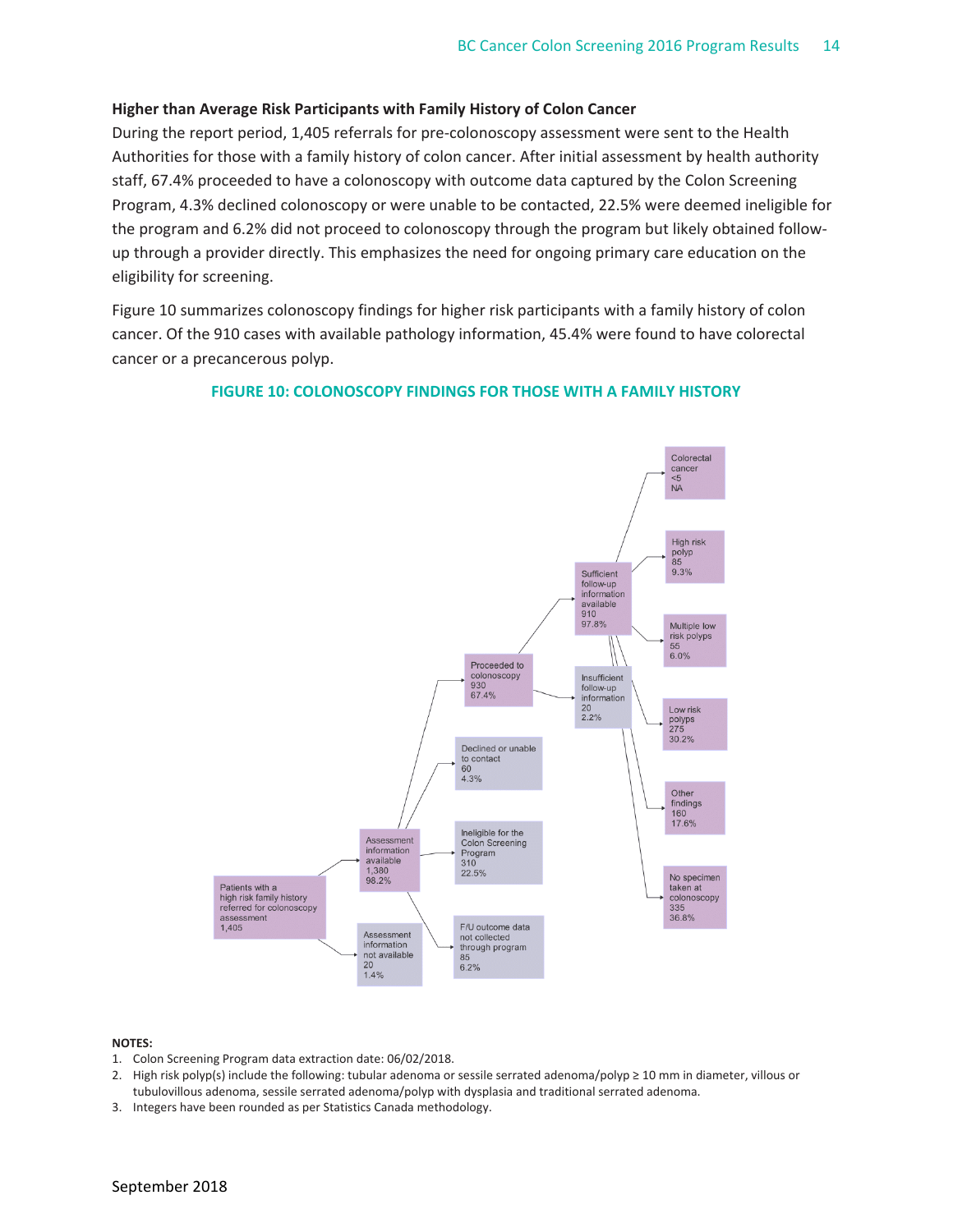In the higher than average risk patients undergoing colonoscopy, the unadjusted cecal intubation rate was 97.9%, and 97.8% had an adequate bowel preparation.

Detection of neoplasia in screening colonoscopy for those with a personal history of adenomas and those with a family history are presented in Tables 2 and 3. Detection of cancer and high risk polyps in the higher than average risk groups is lower than observed for those with an abnormal FIT result.

# **TABLE 2: DETECTION OF NEOPLASIA IN SCREENING COLONOSCOPY FOR THOSE WITH A PERSONAL HISTORY OF ADENOMAS**

| <b>Age Group</b> | Cancer     | High Risk Polyp(s) | Low risk polyp | <b>Any Neoplasia</b> |
|------------------|------------|--------------------|----------------|----------------------|
| All              | 5(0.2%)    | 385 (18.3%)        | 730 (34.7%)    | 1385 (65.8%)         |
| By Sex           |            |                    |                |                      |
| Female           | <b>NA</b>  | 145 (17.8%)        | 260 (31.7%)    | 480 (58.5%)          |
| Male             | 5(0.4%)    | 240 (18.6%)        | 465 (36.2%)    | 905 (70.2%)          |
| By Age group     |            |                    |                |                      |
| 50-54            | <b>NA</b>  | 25 (16.1%)         | 55 (35.5%)     | 100 (62.5%)          |
| 55-59            | <b>NA</b>  | 65 (18.1%)         | 115 (31.9%)    | 220 (61.1%)          |
| 60-64            | <b>NA</b>  | 80 (16.8%)         | 175 (36.8%)    | 300 (63.2%)          |
| 65-69            | <b>NA</b>  | 110 (18.5%)        | 200 (33.6%)    | 390 (65.5%)          |
| 70-74            | $5(1.0\%)$ | 105 (20.4%)        | 180 (35.0%)    | 370 (71.8%)          |

#### **NOTES:**

1. Colon Screening Program data extraction date: 06/02/2018.

2. Integers have been rounded as per Statistics Canada methodology.

# **TABLE 3: DETECTION OF NEOPLASIA IN SCREENING COLONOSCOPY FOR THOSE WITH A FAMILY HISTORY**

| <b>Age Group</b> |               |                    |                |                      |
|------------------|---------------|--------------------|----------------|----------------------|
|                  | <b>Cancer</b> | High Risk Polyp(s) | Low risk polyp | <b>Any Neoplasia</b> |
| All              | ΝA            | 85 (9.3%)          | 275 (30.2%)    | 415 (45.6%)          |
| By Sex           |               |                    |                |                      |
| <b>Females</b>   | <b>NA</b>     | 55 (10.4%)         | 145 (27.4%)    | 210 (40.0%)          |
| Males            | ΝA            | 35 (9.2%)          | 130 (33.8%)    | 200 (51.9%)          |
| By Age group     |               |                    |                |                      |
| 50-54            | NА            | 15 (6.8%)          | 55 (25.0%)     | 85 (38.6%)           |
| 55-59            | <b>NA</b>     | 20 (9.3%)          | 70 (31.8%)     | 100 (45.5%)          |
| 60-64            | ΝA            | 20 (10.0%)         | 60 (30.0%)     | 95 (48.7%)           |
| 65-69            | <b>NA</b>     | 20 (11.4%)         | 45 (25.7%)     | 80 (44.4%)           |
| 70-74            | $5(5.0\%)$    | 10 (10.5%)         | 35 (36.8%)     | 55 (55.0%)           |

#### **NOTES:**

1. Colon Screening Program data extraction date: 06/02/2018.

2. Integers have been rounded as per Statistics Canada methodology.

3. NA indicates numbers were less than 5.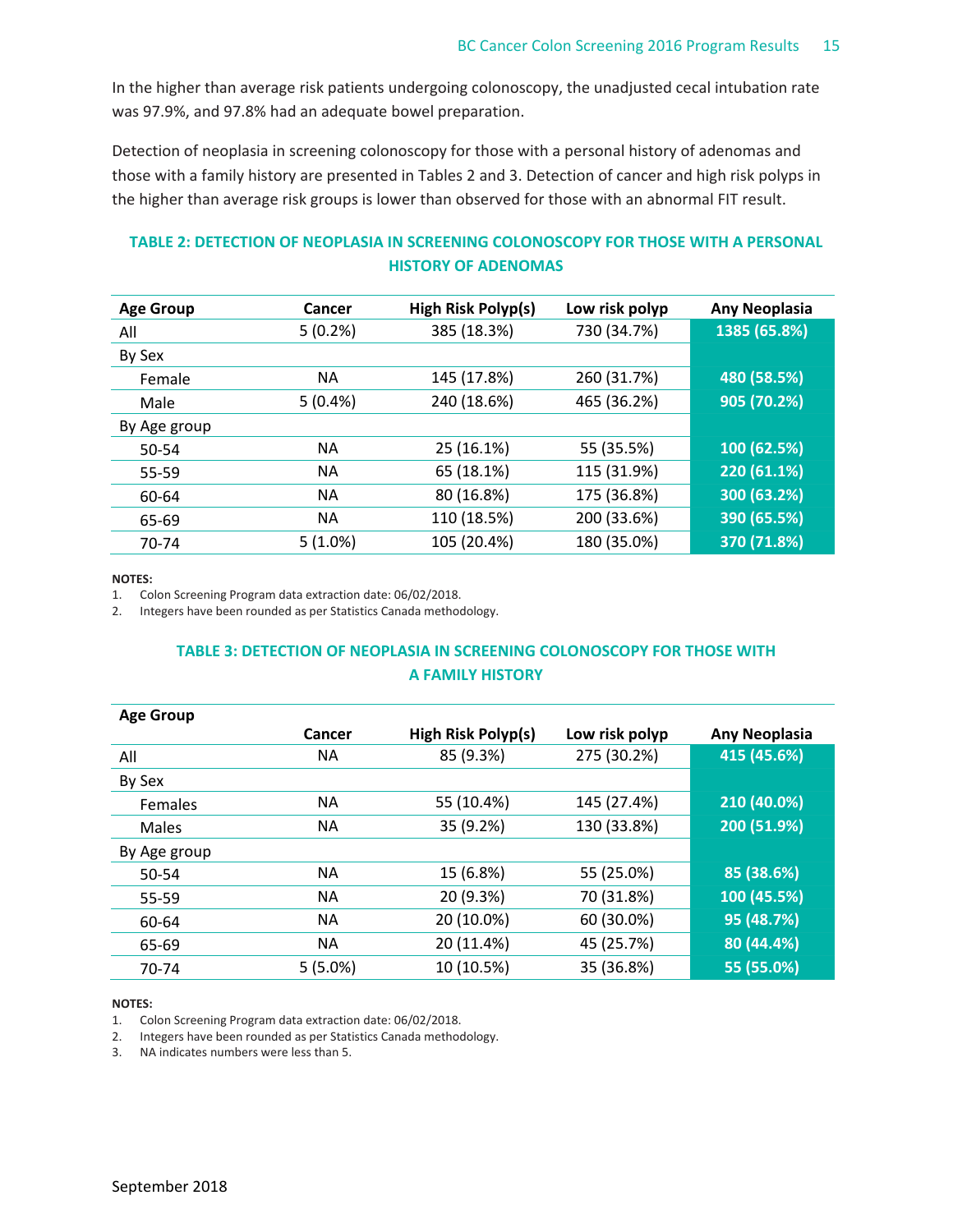Table 4 compares detection rates for the three different populations participating in B.C.'s Colon Screening Program.

| Pathology       | <b>FIT Positive</b> | <b>Adenoma Surveillance</b> | <b>Family History</b> |
|-----------------|---------------------|-----------------------------|-----------------------|
| Total           | 23,870              | 2,105                       | 910                   |
| Cancer          | 530 (2.2%)          | $5(0.2\%)$                  | $<$ 5 (N/A)           |
| High Risk Polyp | 4,330 (18.1%)       | 385 (18.3%)                 | 85 (9.3%)             |
| Any Neoplasia   | 13,295 (55.7%)      | 1,385 (65.8%)               | 415 (45.4%)           |
| No Neoplasia    | 10,575 (44.3%)      | 715 (34.0%)                 | 495 (54.4%)           |

#### **TABLE 4: DETECTION RATE BY POPULATION TYPE**

**NOTES:**

1. Colon Screening Program data extraction date: 06/02/2018.

2. Any neoplasia includes high risk polyps, multiple low risk polyps and low risk polyps.

3. No neoplasia includes patients where no specimens were taken at colonoscopy and other polyps/specimens being removed.

4. Integers have been rounded as per Statistics Canada methodology.

# **d) Wait Times**

Wait times for colonoscopy after an abnormal FIT result are shown in 6-month intervals in Figure 11. The target time from an abnormal FIT result to colonoscopy is 60 days. The rapid increase in the number of individuals requiring colonoscopy, since the launch of the program in November 2013, has created a challenge in every health authority to meet the 60 day target. It is recognized that there are many other indications for endoscopy services. Appropriate case prioritization is important to minimize the negative impact on health outcomes, for all patients requiring endoscopy services.



#### **FIGURE 11: WAIT TIME FROM FIT TO COLONOSCOPY**

#### **NOTES:**

**1.** Colon Screening Program data extraction date: 06/02/2018.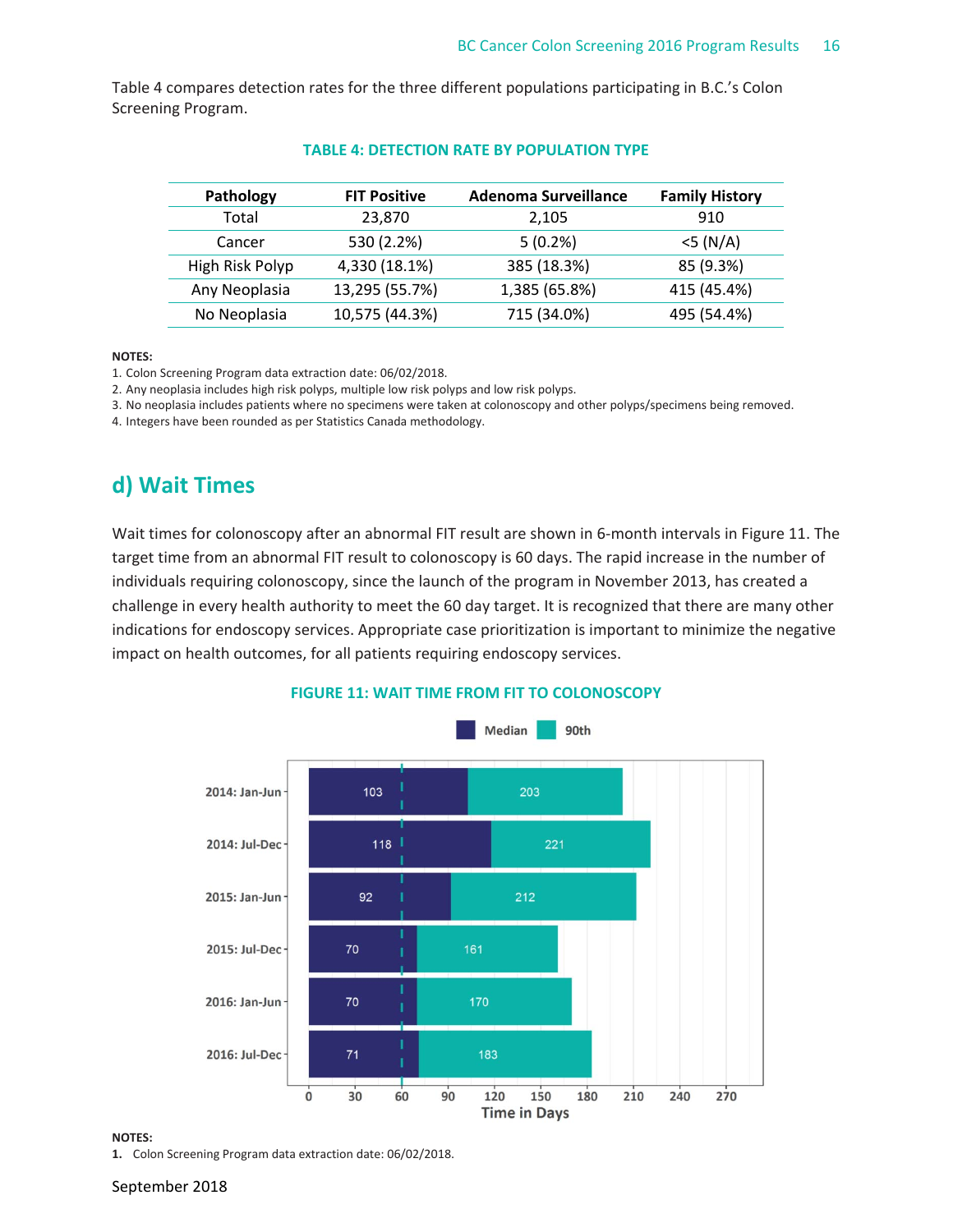# **e) Quality Assurance**

All colonoscopists providing procedures for Colon Screening Program participants in B.C. are encouraged to participate in direct observation of procedural skills (DOPS). DOPS is a formative assessment of a physician's performance of colonoscopy in terms of technical skill as well as patient and staff interaction. The DOPS process involves two trained assessors simultaneously and independently observing a physician perform two consecutive colonoscopies and completing a validated form. The assessors provide constructive feedback to the physician in written and verbal formats.

All endoscopy units providing procedures for Colon Screening Program participants in B.C. are expected to participate in the Global Rating Scale‐Canada (GRS‐C). GRS‐C is a biannual survey to assess all aspects of endoscopic quality assurance at the level of the endoscopy unit. The survey is a patient‐centered tool which enables units to identify areas not yet meeting quality standards and design action plans for quality improvement. The survey exists on a web‐based platform supported by the Canadian Association of Gastroenterology.

Annual quality reports are sent to primary care providers, colonoscopists and pathologists participating in the program with individual and aggregate performance statistics.

# **e) Summary**

The following are some key findings based on the 2016 data:

- Participation has increased by 10% between 2015 and 2016. The participation rate calculation in this report does not take in to account age eligible British Columbians who may be up to date with colon screening but who's results are not captured by the program.
- The number needed to screen to detect one cancer is 423.
- The number needed to screen to detect one cancer or high risk polyp is 46.
- The number of participants with an abnormal FIT needed to scope to detect one cancer is 45.
- The number of participants with an abnormal FIT needed to scope to detect one cancer or high risk polyp is 5.
- There were 60% of colonoscopists completing procedures for program participants in B.C. who participated in DOPS in the previous 5 years.
- There are further opportunities to support primary care providers in using the Colon Screening Program:
	- o 30% of patients are having FIT ordered less than 21 months from the last negative FIT.
	- $\circ$  10% of patients being referred for colonoscopy are assessed by the Health Authority staff to be ineligible for the program (colonoscopy in the last 5 years, personal history of CRC, incorrect family history or medically unfit).
	- o 9% of patients being referred for colonoscopy decline or do not respond when contacted.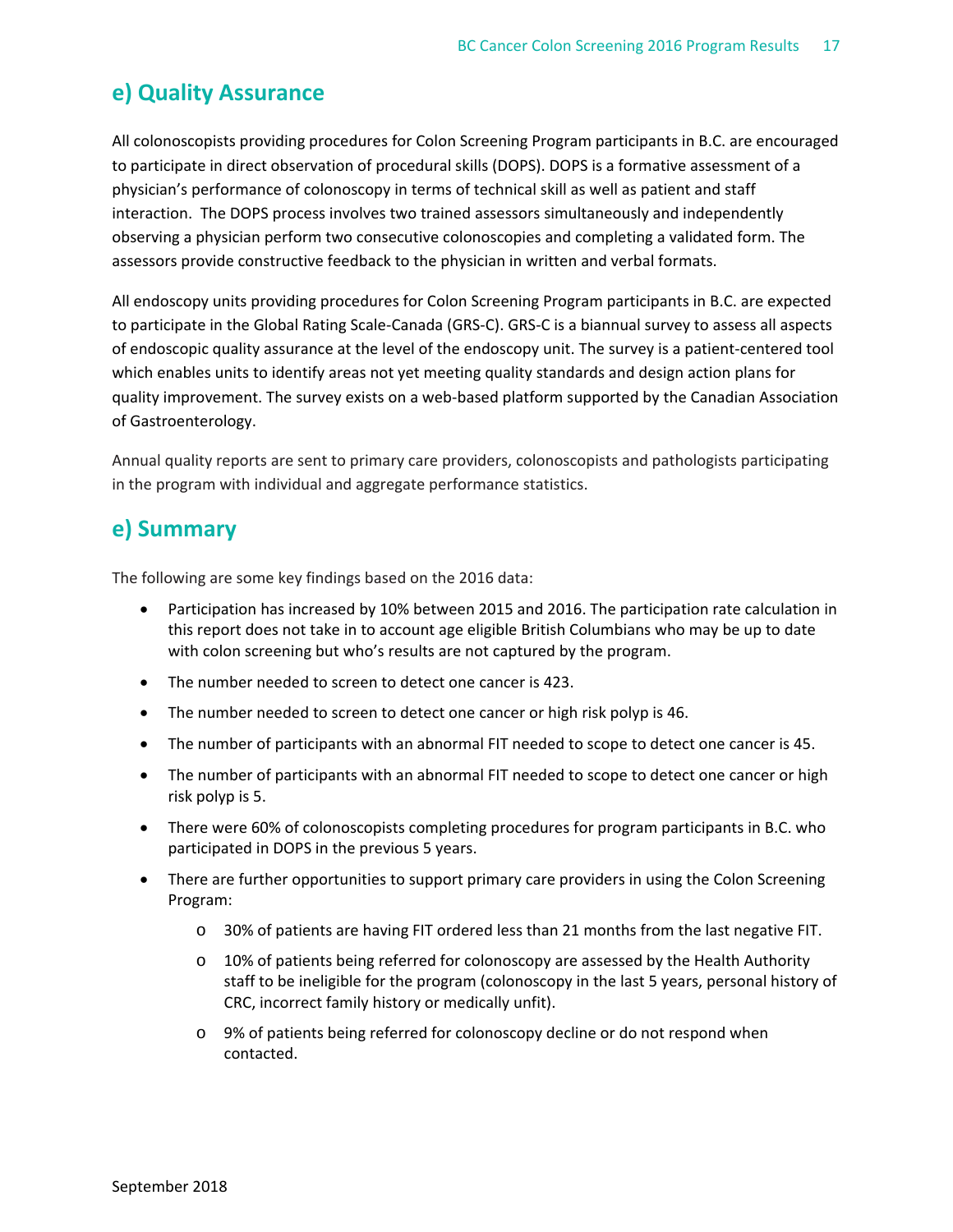# **APPENDIX – PERFORMANCE INDICATOR GLOSSARY**

# Incidence Rate

The number of new colorectal cancer cases occurring in a given population during a given year, expressed as the number of new cases per 100,000 population at risk.

Incidence Rate = Number of colorectal cancer detected in a given year BC population in a given year X 100,000

## Program Participation Rate

Percentage of British Columbia screen‐eligible population, ages 50‐74, who completed a fecal immunochemical test (FIT) registered with the Colon Screening Program within a 30-month period. Prevalence adjusted participation is used, as individuals who have had a previous colorectal cancer diagnosis at any point in time are no longer eligible to participate in the Colon Screening Program, and are therefore excluded from the population estimate.

Program Participation rate = FIT Positivity Rate FIT positivity rate is defined as the number of satisfactory FITs with an abnormal result. FIT Positivity Rate = Number of FITs with an abnormal result Number of satisfactory FITs X 100 Number of patients with a successful FIT referral Prevalence adjusted BC population as of December 2016 X 100

# FIT Positive Predicted Value (PPV)

FIT positive predicted value is defined as the proportion of satisfactory FITs resulting in pathological confirmation, where pathology result is some specified category of neoplasia.

 $FIT PPV =$  Number of satisfactory FITs with diagnostic data confirmation Number of satisfactory FITs with pathologically confirmed neoplasia X 100